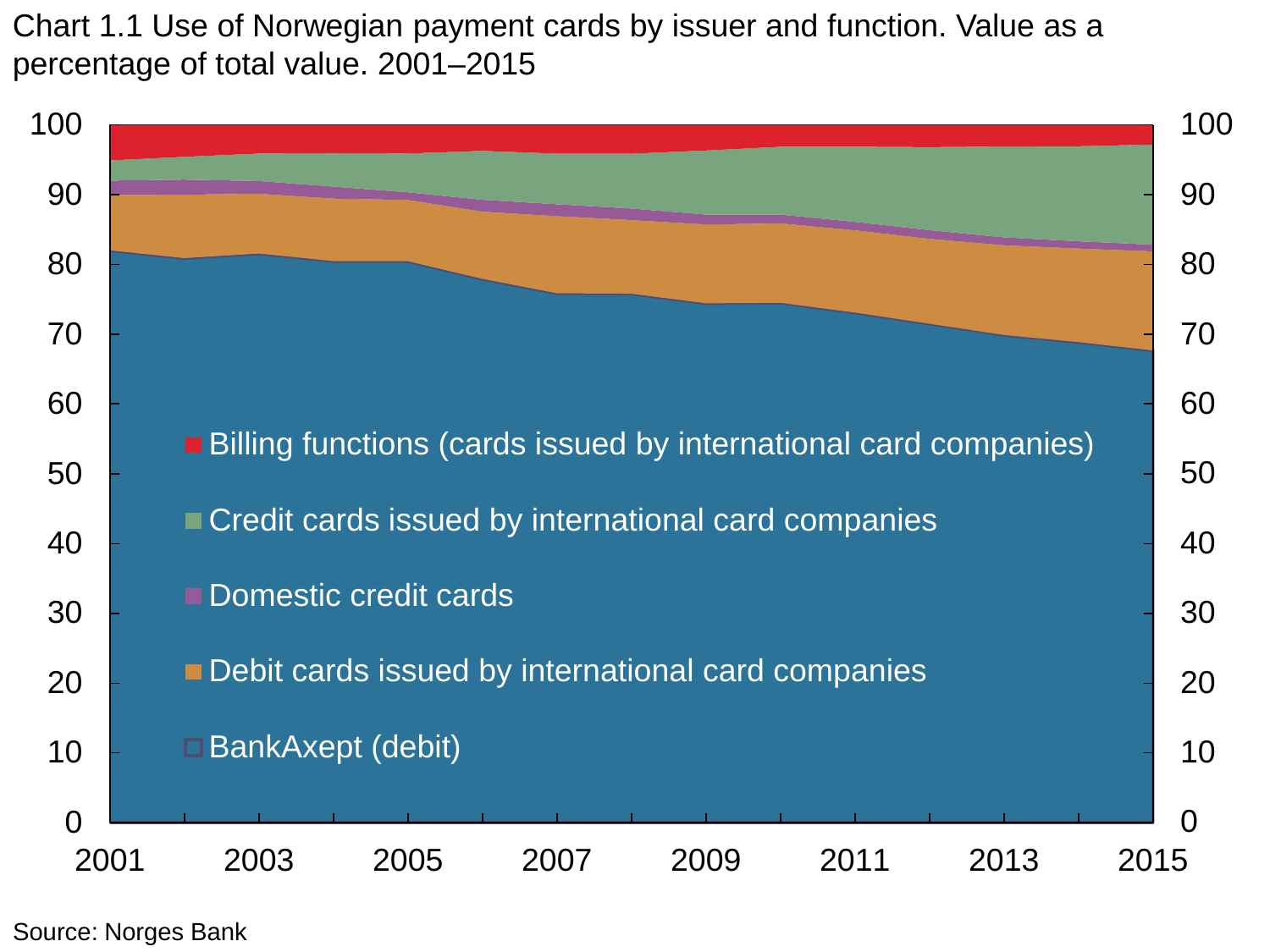Chart 1.2 Fees for using international payment cards in international four-party schemes

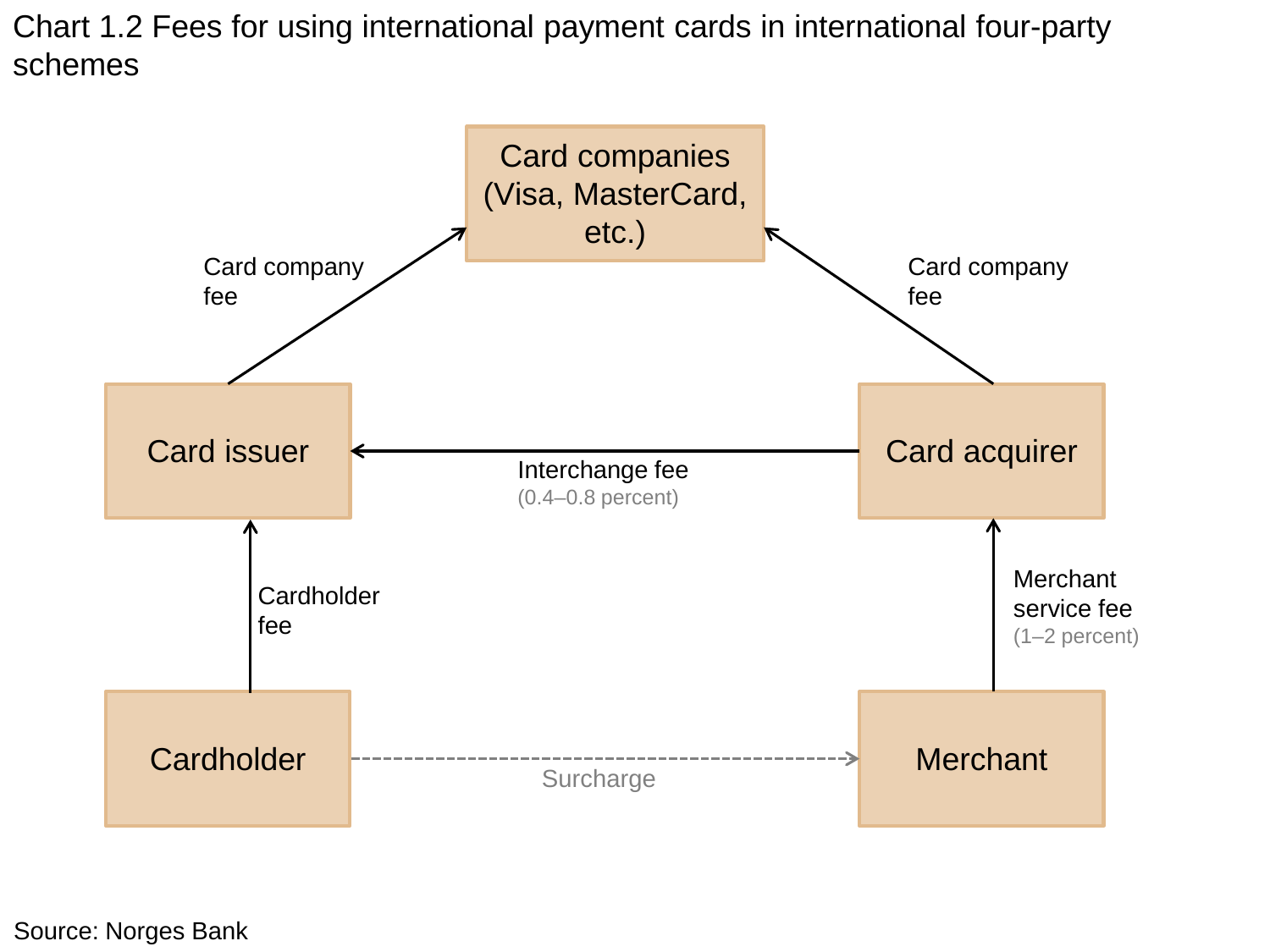## Chart 1.3 Organisation of the payment system





## Centralised payment system **Partly desentralised payment system**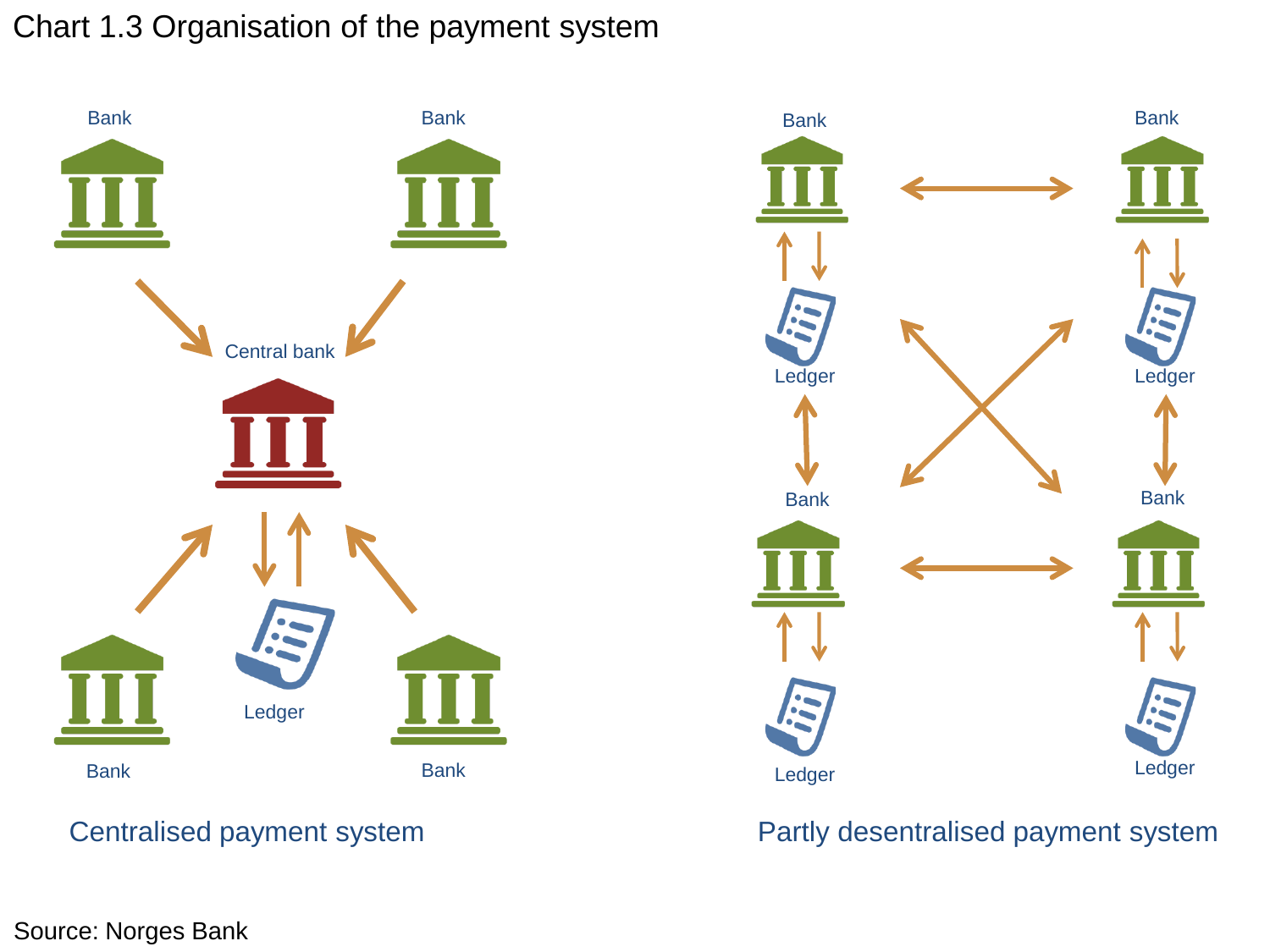Chart 3.1 Interbank and securities settlement systems in Norway1



1) The chart has been simplified for reasons of clarity. Source: Norges Bank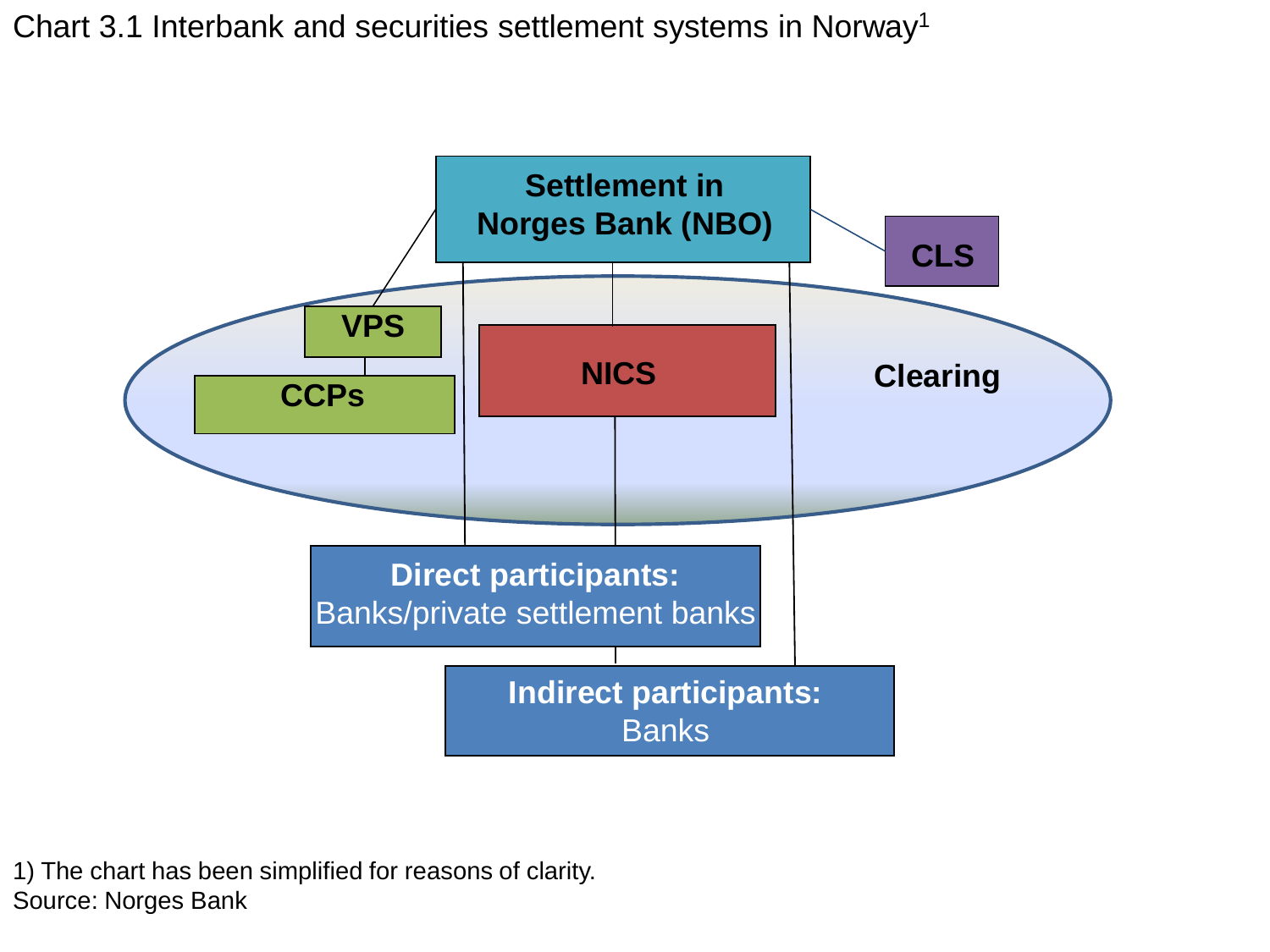Chart 3.2 Disruptions in NICS operations. Number of errors and error points. 1998–2015



1) Error points indicate error severity level. Source: NICS Operations Office